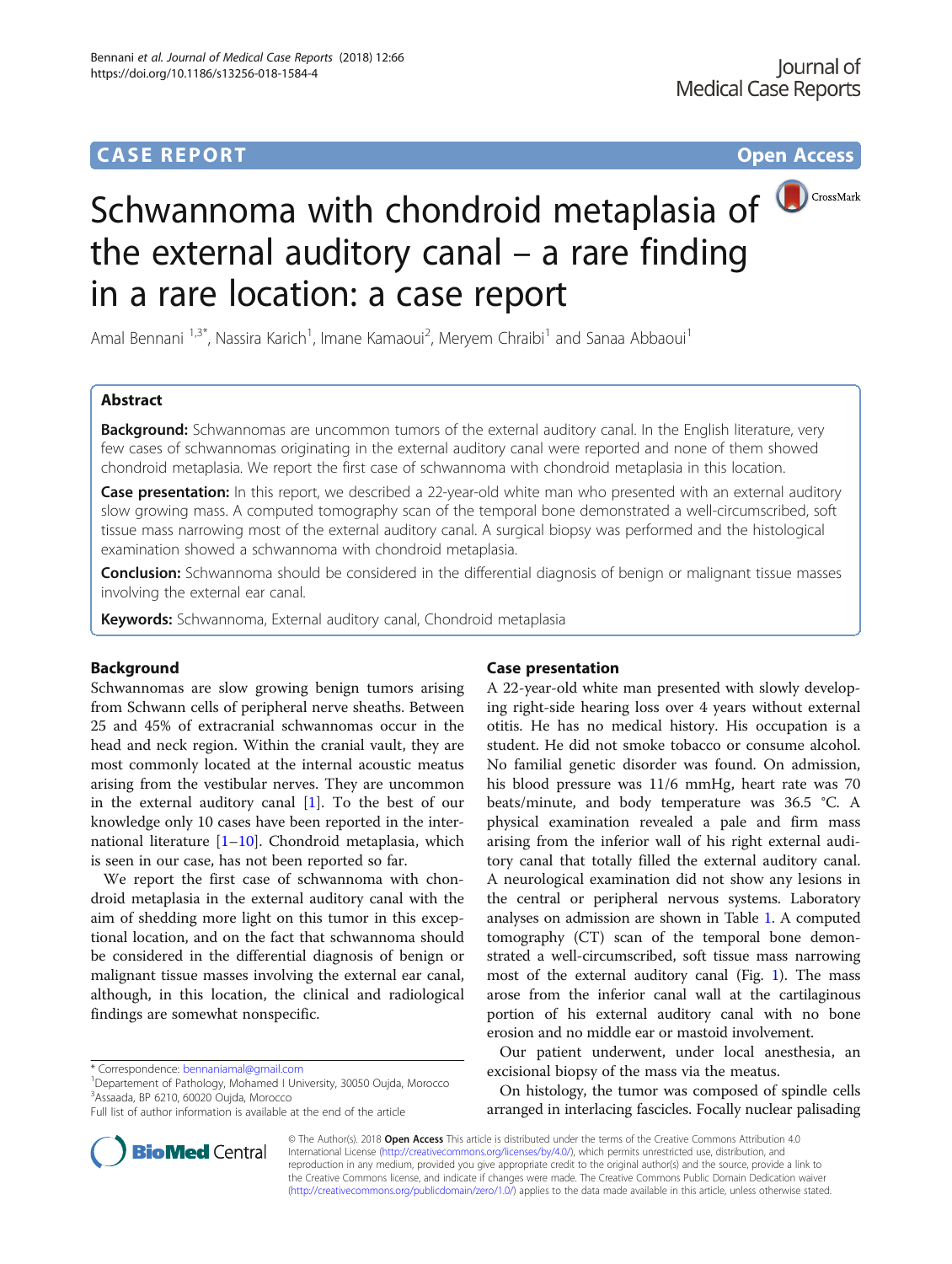<span id="page-1-0"></span>Table 1 Laboratory data on admission

| Hematology   |                          |
|--------------|--------------------------|
| <b>WBC</b>   | $7.2 \times 10^9 / L$    |
| <b>RBC</b>   | $4.34 \times 10^{12}$ /l |
| Hb           | 15.2 g/L                 |
| Ht           | 42%                      |
| <b>MCV</b>   | 90.6 fL                  |
| PTL          | $210 \times 10^{9}$ /L   |
| Biochemistry |                          |
| TP           | 80.5 g/L                 |
| CRP          | $2$ mg/L                 |
| Urea         | $0.3$ g/L                |
| Cr           | 7 mg/L                   |

Cr creatinine, CRP C-reactive protein, Hb hemoglobin, Ht hematocrit, MCV mean corpuscular volume, CRP C-reactive protein++, PTL platelets, RBC red blood cells, TP total protein, WBC white blood cells

was seen. These cells had an abundant eosinophilic cytoplasm and a regular-shaped nucleus without anisokaryosis (Fig. 2). The mitotic ratio was approximately 6 mitoses per 10 high-power field. A chondroid metaplasia (Fig. 3) was seen and thick-walled blood vessels.

At immunochemistry, tumor cells were strongly stained with PS100 (Fig. [4](#page-2-0)).

The diagnosis of schwannoma with chondroid metaplasia was made.

The mass was completely removed. The tympanic membrane was intact and normal. Our patient's postoperative period was uneventful. After 8 months there were no signs of local recurrence or narrowing of his external auditory canal.



Fig. 1 A computed tomography scan of the temporal bone showing a well-circumscribed, soft tissue mass narrowing most of the external auditory canal (arrow) with no bone erosion and no middle ear or mastoid involvement



Fig. 2 On histology the tumor was composed of spindle cells arranged in interlacing fascicles. Hematoxylin and eosin stain  $\times$  100

## **Discussion**

Schwannomas of the head and neck are common, and are mostly seen arising from the internal acoustic meatus. In the head and neck, they are commonly seen in association with large nerve trunks. Those arising from the external auditory canal are very rare [[3\]](#page-3-0). Most of the extracranial schwannomas in the head and neck originate from cutaneous or muscular branches of the cervical or brachial plexus. Cutaneous sensory nerves that are covered by Schwann cells, from which schwannoma may originate, supply the external auditory meatus and canal. In the present case the tumor was located mainly at the inferior canal wall, which was supplied by the auricular nerve [[1](#page-3-0)].

Only a few cases were reported in the literature. The range of ages in these cases was 18 to 59 years and most



**Fig. 3** Chondroid metaplasia. Hematoxylin and eosin stain  $\times$  400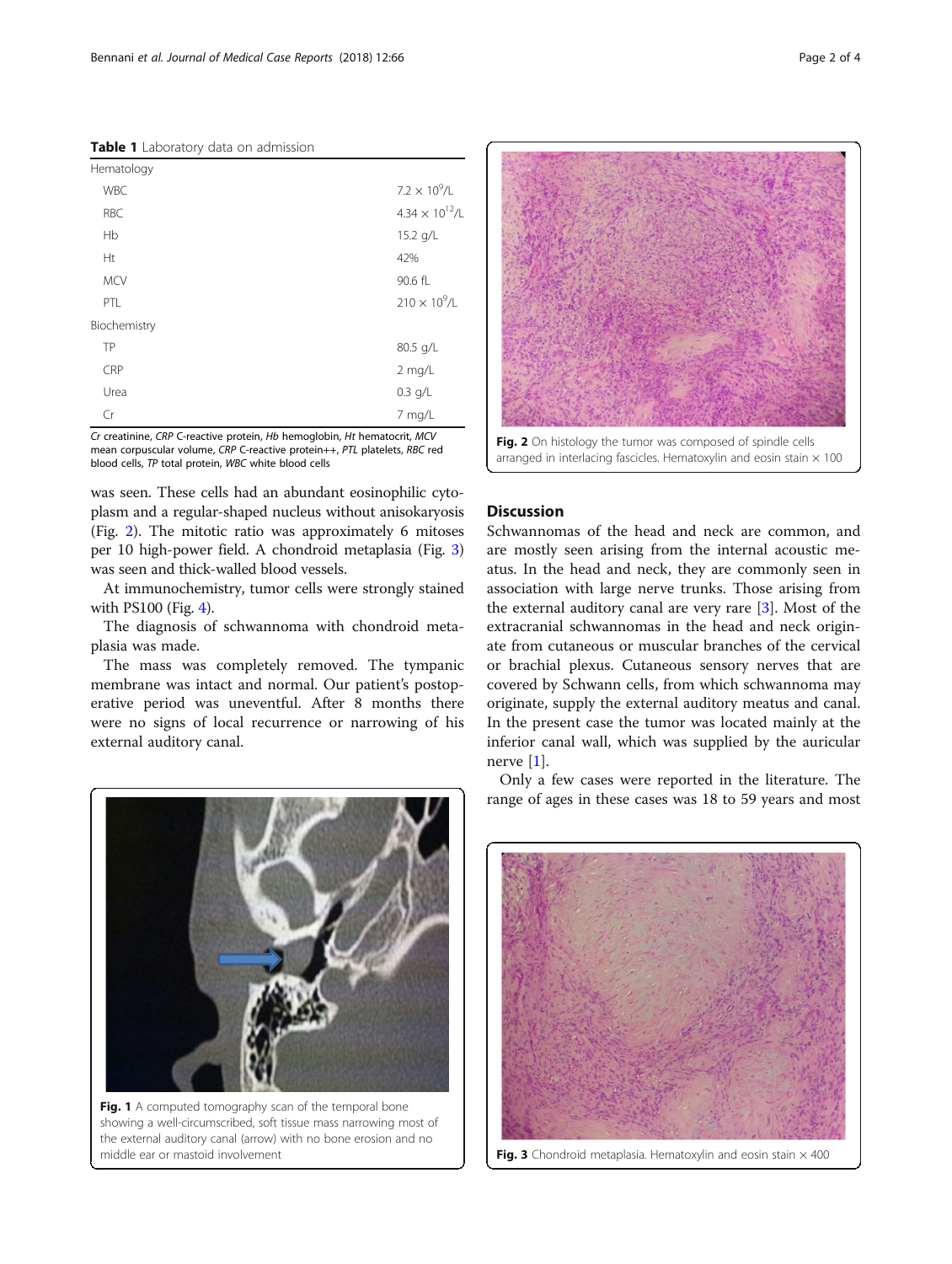patients presented with a mass in their external auditory canal with or without progressive hearing loss. Only one case was discovered by chance during a stapedectomy for otosclerosis [[2\]](#page-3-0). In all the cases a CT scan was performed and it showed a well-circumscribed, soft tissue mass narrowing the external auditory canal. An excisional biopsy was done by transmeatal approach or postauricular approach. The diagnosis was made by histology and no relapses were reported after surgery.

The clinical presentation of schwannoma is usually a slow growing and asymptomatic mass. In the external auditory canal the clinical presentation may appear as recurrent external otitis and a mild conductive hearing loss secondary to obstruction of the canal from the tumor mass [[1](#page-3-0)]. Neurogenic symptoms such as pain or paresthesia are uncommon [\[5](#page-3-0)].

Schwannomas are encapsulated and therefore they can be easily dissected from the surrounding tissues. The erosion of the bony canal wall was reported in one case [\[3](#page-3-0)].

A differential diagnosis should be made with respect to a number of other soft tissue neoplasms such as fibroma, chondroma, and leiomyoma. A definitive diagnosis should be based on the histological and immunohistochemical findings.

On histologic examination, the tumor is characterized by streams of elongated spindle cells, with the elongated nuclei often arrayed in a palisade pattern. Areas consisting of a thick concentration of cells are called Antoni type A (Verocay body), whereas those in which the cells are loose and irregularly arranged are called Antoni type B. A positive S-100 protein is indicative of Schwann cell origin. Immunohistochemical staining usually shows positive staining for S-100 protein and negative for desmin and smooth muscle actin (SMA).

Schwannomas should be differentiated from other spindle cell tumors such as neurofibroma, leiomyoma, and desmoplastic melanoma. Neurofibromas are not encapsulated and they lack the Antoni-A and Antoni-B pattern. They are usually multicentric, which is an important clinical distinction from schwannomas, and may be accompanied by a special entity called von Recklinghausen's disease. Leiomyomas are positive for SMA and negative for S-100 while desmoplastic melanomas are positive for S-100 but lack the Antoni-A and Antoni-B pattern.

Radiologic imaging by CT shows schwannomas to be well-circumscribed, homogenous masses that enhance with contrast. CT is also mandatory to rule out the extension of a schwannoma from other temporal bone sites (middle ear, mastoid, or internal auditory canal) to present as an external ear canal mass [\[4](#page-3-0)]. A CT scan is very useful in making a decision about the extent of the lesion, integrity of the tympanic membrane, and the type of surgical approach [[5\]](#page-3-0).

Treatment is complete excision of the tumor via either transmeatal or post-aural approach. The choice of approach will depend on tumor size, location, and relation to surrounding structures [[3\]](#page-3-0).

When complete excision is performed local recurrence is rare  $[1]$  $[1]$ . A transmeatal approach was performed in the present case and a good cleavage plane provided an en bloc resection with preservation of surrounding structures [[5\]](#page-3-0).

## Conclusion

Schwannoma should be considered in the differential diagnosis of benign or malignant tissue masses involving the external ear canal, although, in this location, the clinical and radiological findings are somewhat nonspecific and rare.

#### Acknowledgements

Not applicable.

# Funding

Not applicable.

#### Availability of data and materials

The authors agree to make the raw data and materials described in our manuscript freely available.

#### Authors' contributions

All authors read and approved the final manuscript.

#### Ethics approval and consent to participate

Not applicable.

#### Consent for publication

Written informed consent was obtained from the patient for publication of this case report and any accompanying images. A copy of the written consent is available for review by the Editor-in-Chief of this journal.

#### Competing interests

The authors declare that they have no competing interests.

#### Publisher's Note

Springer Nature remains neutral with regard to jurisdictional claims in published maps and institutional affiliations.

<span id="page-2-0"></span>